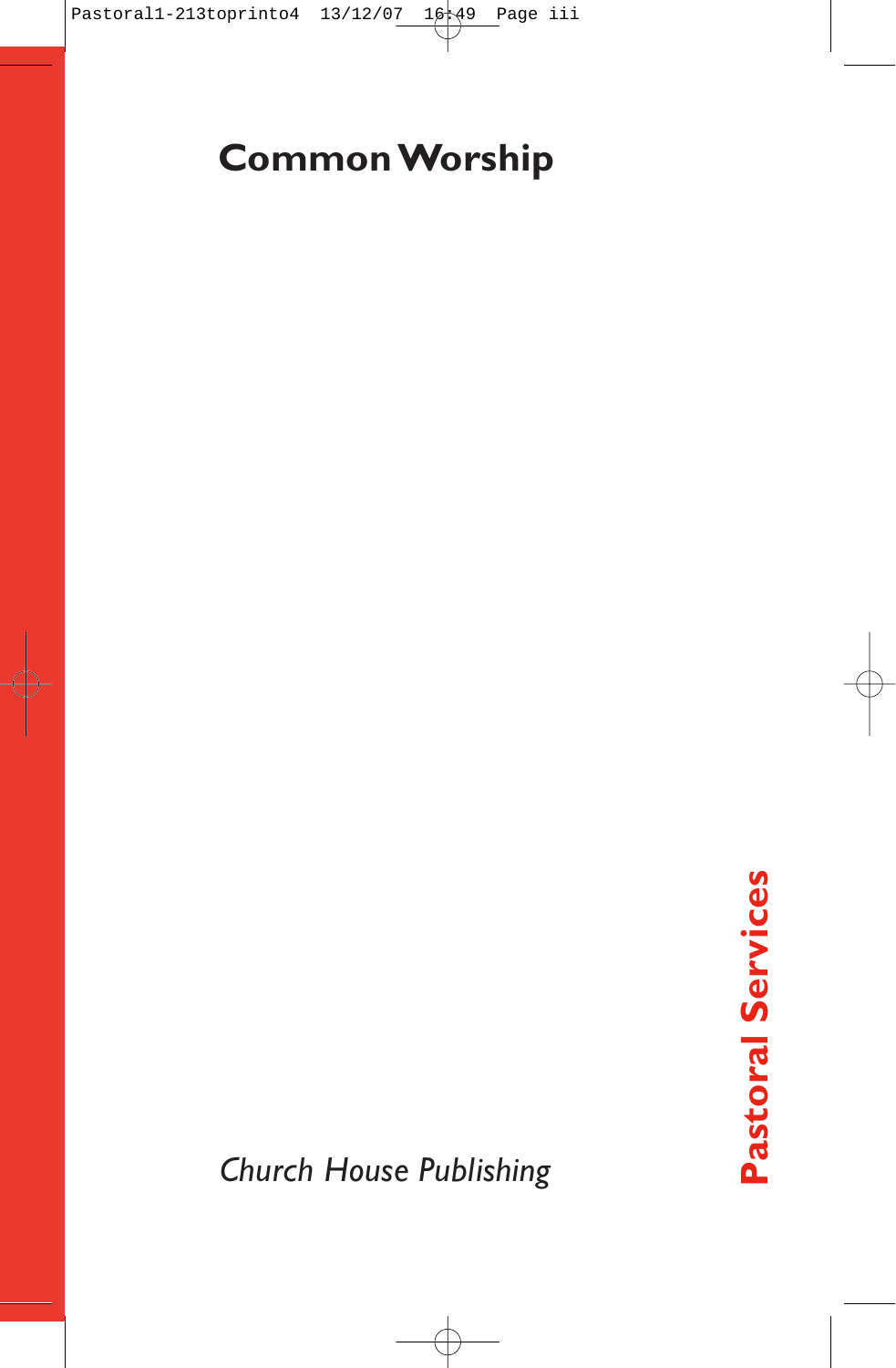| Published by | Church House Publishing                                      |
|--------------|--------------------------------------------------------------|
|              | Church House                                                 |
|              | <b>Great Smith Street</b>                                    |
|              | London SWIP 3AZ                                              |
| Copyright ©  | The Archbishops' Council 2000, 2005                          |
|              | Alternative Services: Series One                             |
| Copyright ©  | Central Board of Finance 1978; The Archbishops' Council 2005 |
|              | Second Edition 2005                                          |
|              | Second impression 2008                                       |
| ISBN         | 978-0-7151-2091-0                                            |

All rights reserved. No part of this publication may be reproduced in any form or by any means, electronic or mechanical, including photocopying, recording, or any information storage and retrieval system, except as stated below, without written permission.

Texts for local use: the arrangements which apply to local editions of services cover reproduction on a non-commercial basis both for a single occasion and for repeated use. Details are available in the booklet *A Brief Guide to Liturgical Copyright* (see Copyright Information on page 465 for further information).

Printed and bound in the EU for Cambridge University Press on 50gsm Primapages Ivory

Typeset in Gill Sans by John Morgan studio Designed by Derek Birdsall RDI and John Morgan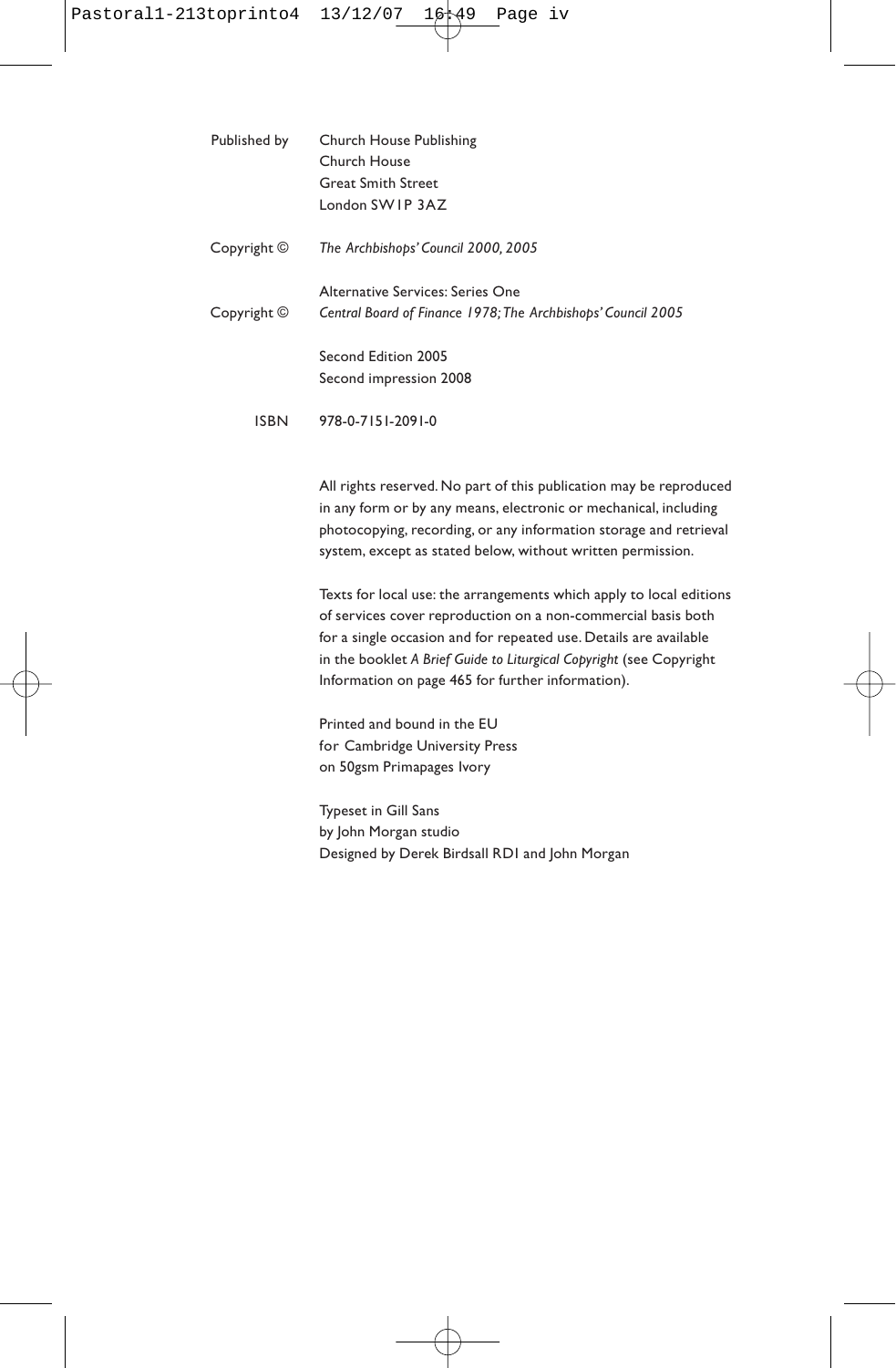

- **1** Authorization
- **3** Introduction

## **8 Wholeness and Healing**

- **8** Contents
- **9** Theological Introduction
- **12** Introductory Note
- **13 A Celebration of Wholeness and Healing**
- **26 Laying on of Hands with Prayer and Anointing at a Celebration of Holy Communion**
- **42 Supplementary Texts**

# **48 Prayer for Individuals in Public Worship**

### **51 Ministry to the Sick**

The Celebration of Holy Communion at Home or in Hospital **52** The Distribution of Holy Communion at Home or in Hospital **74** Laying on of Hands with Prayer and Anointing **92**

**94 Prayers for Protection and Peace**

# **101 Marriage**

**101** Contents

# **102 The Marriage**

The Marriage Service **102** The Marriage Service within a Celebration of Holy Communion **116** Supplementary Texts **135**

# **173 An Order for Prayer and Dedication after a Civil Marriage**

- **184 Thanksgiving for Marriage**
- **195 Emergency Baptism**
- **200 Thanksgiving for the Gift of a Child**

Supplementary Texts **207**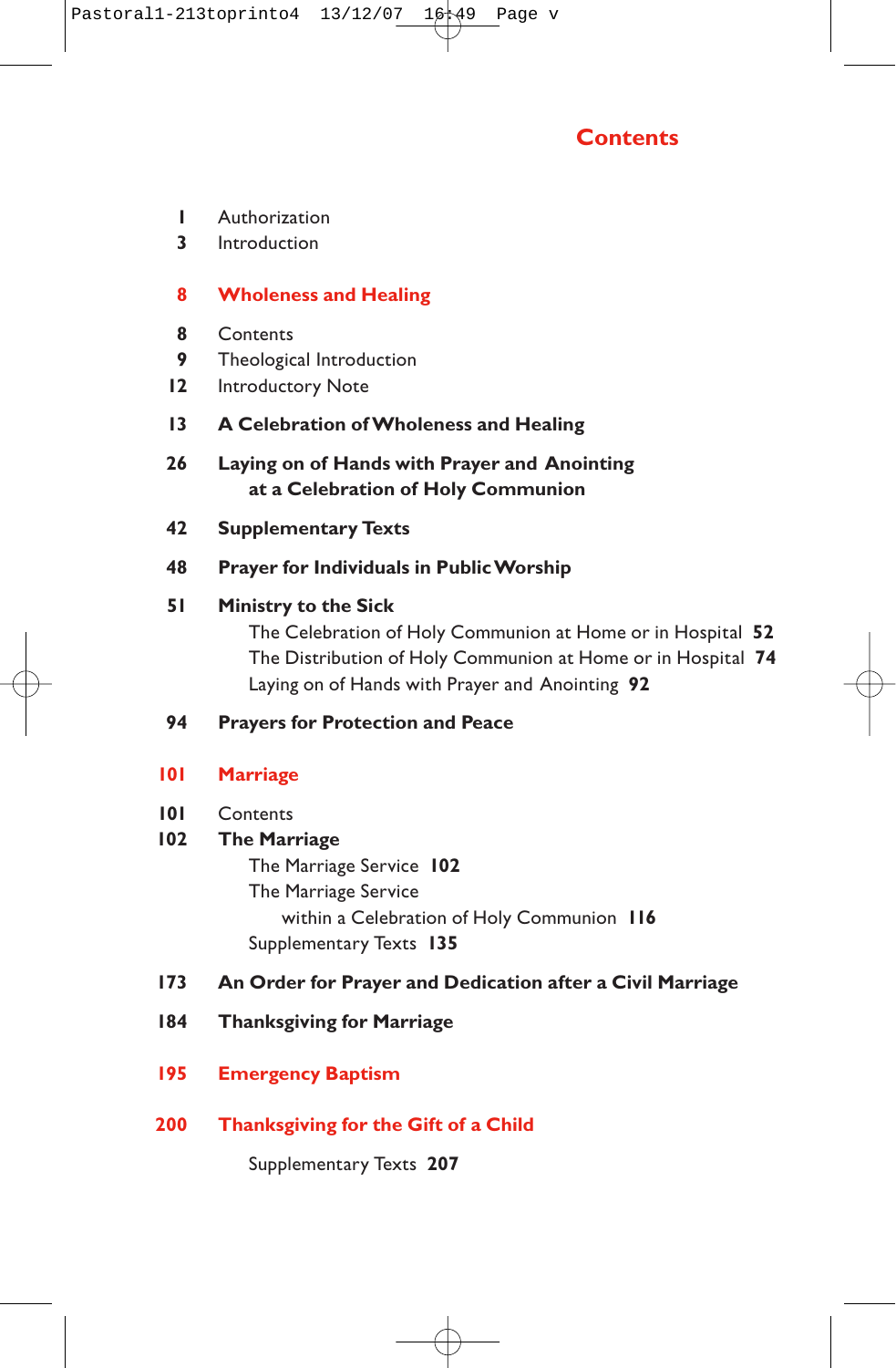#### **214 Funeral**

- **214** Contents
- **216 Ministry at the Time of Death**
- **236 Before the Funeral**

# **255 The Funeral**

The Outline Order for Funerals **257** The Funeral Service **258** The Funeral Service within a Celebration of Holy Communion **274** Supplementary Texts **293** The Outline Order for the Funeral of a Child **297** The Outline Order for the Funeral of a Child within a Celebration of Holy Communion **298** Resources for the Funeral of a Child **301**

# **318 After the Funeral**

The Burial of Ashes **323** An Outline Order for a Memorial Service **331** An Outline Order for a Memorial Service within a Celebration of Holy Communion **332** Memorial Service: A Sample Service **335**

# **345 Resources**

Prayers for Use with the Dying and at Funeral and Memorial Services **346** Bible Readings and Psalms for Use at Funeral and Memorial Services **383** Psalms for Use at Funeral and Memorial Services **392** Canticles for Use at Funeral and Memorial Services **406**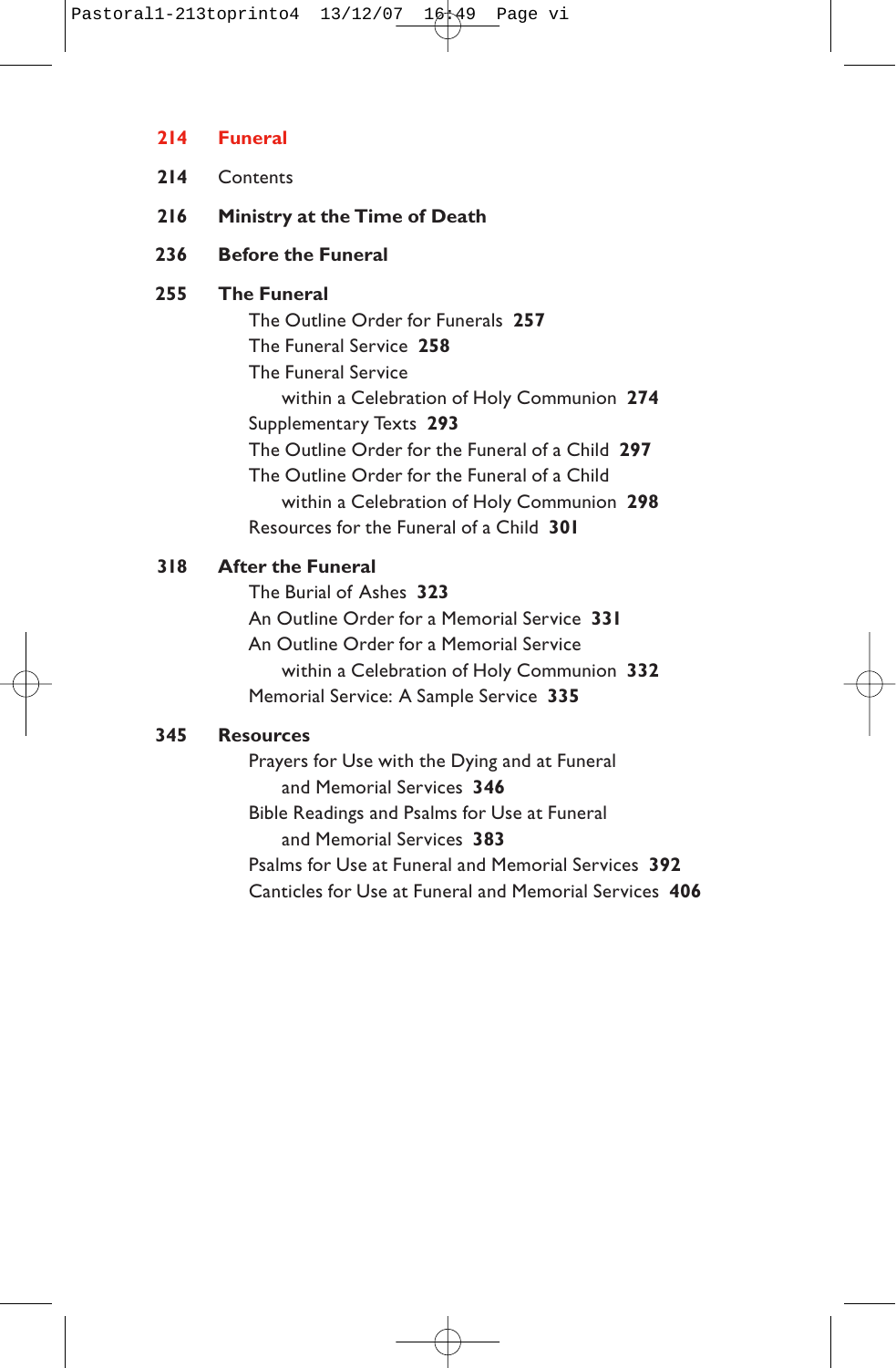# **417 Alternative Services: Series One**

- **417** Contents
- **418 A Form of Solemnization of Matrimony**
- **430 Burial Services**

An Order for the Burial of the Dead **430** An Order for the Burial of a Child **447** The Penitential Psalms **452**

- **462** General Rules
- **463** Authorization Details
- **465** Copyright Information
- **466** Acknowledgements and Sources
- **471** Index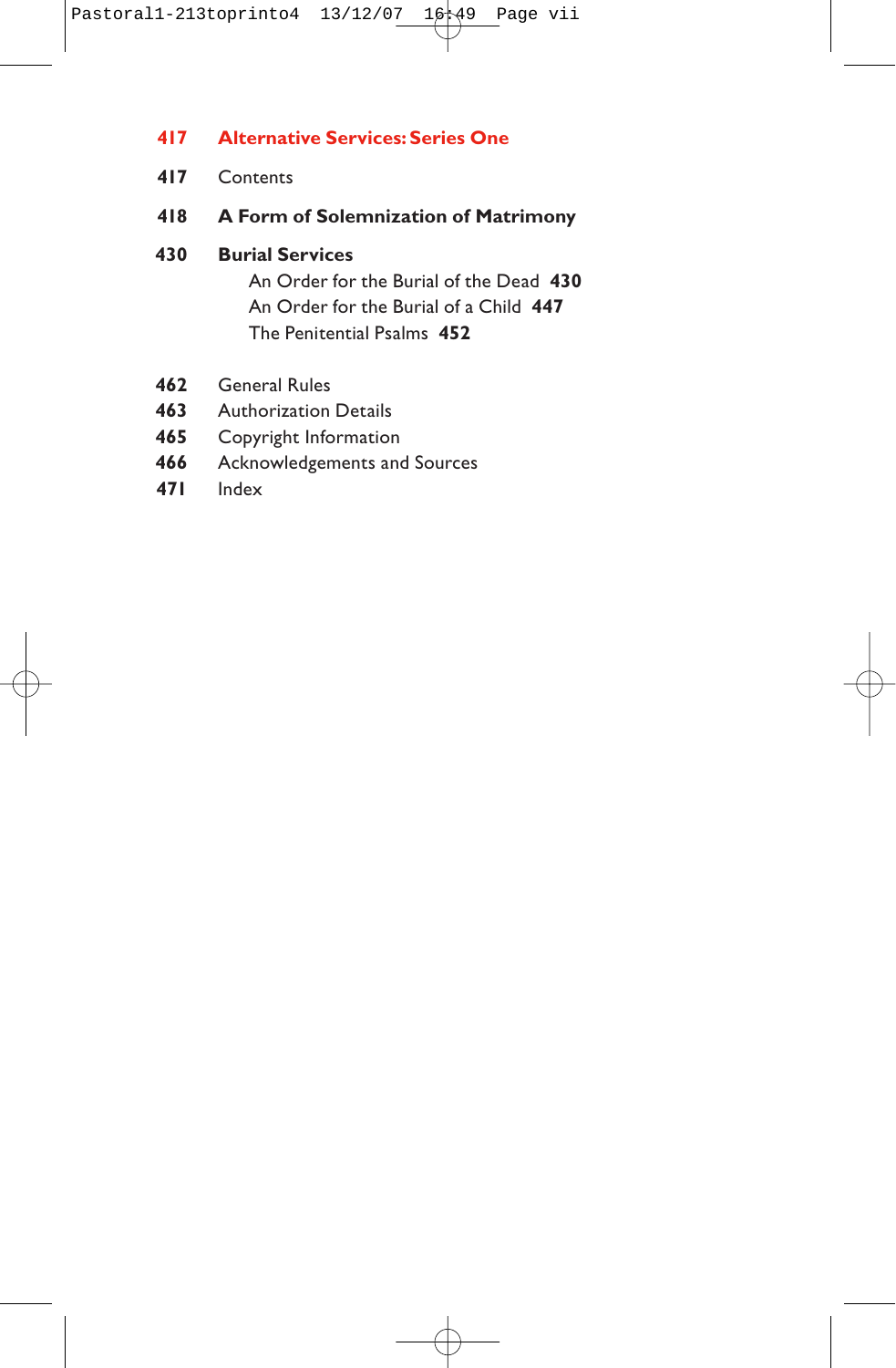# *¶ Authorization*

*Common Worship: Pastoral Services* comprises

- ¶ alternative services and other material authorized for use until further resolution of the General Synod; and
- **T** material commended by the House of Bishops.

For details, see page 463.

Canon B 3 provides that decisions as to which of the authorized services are to be used (other than occasional offices) shall be taken jointly by the incumbent and the parochial church council. In the case of occasional offices (other than Confirmation and Ordination), the decision is to be made by the minister conducting the service, subject to the right of any of the persons concerned to object beforehand to the form of service proposed.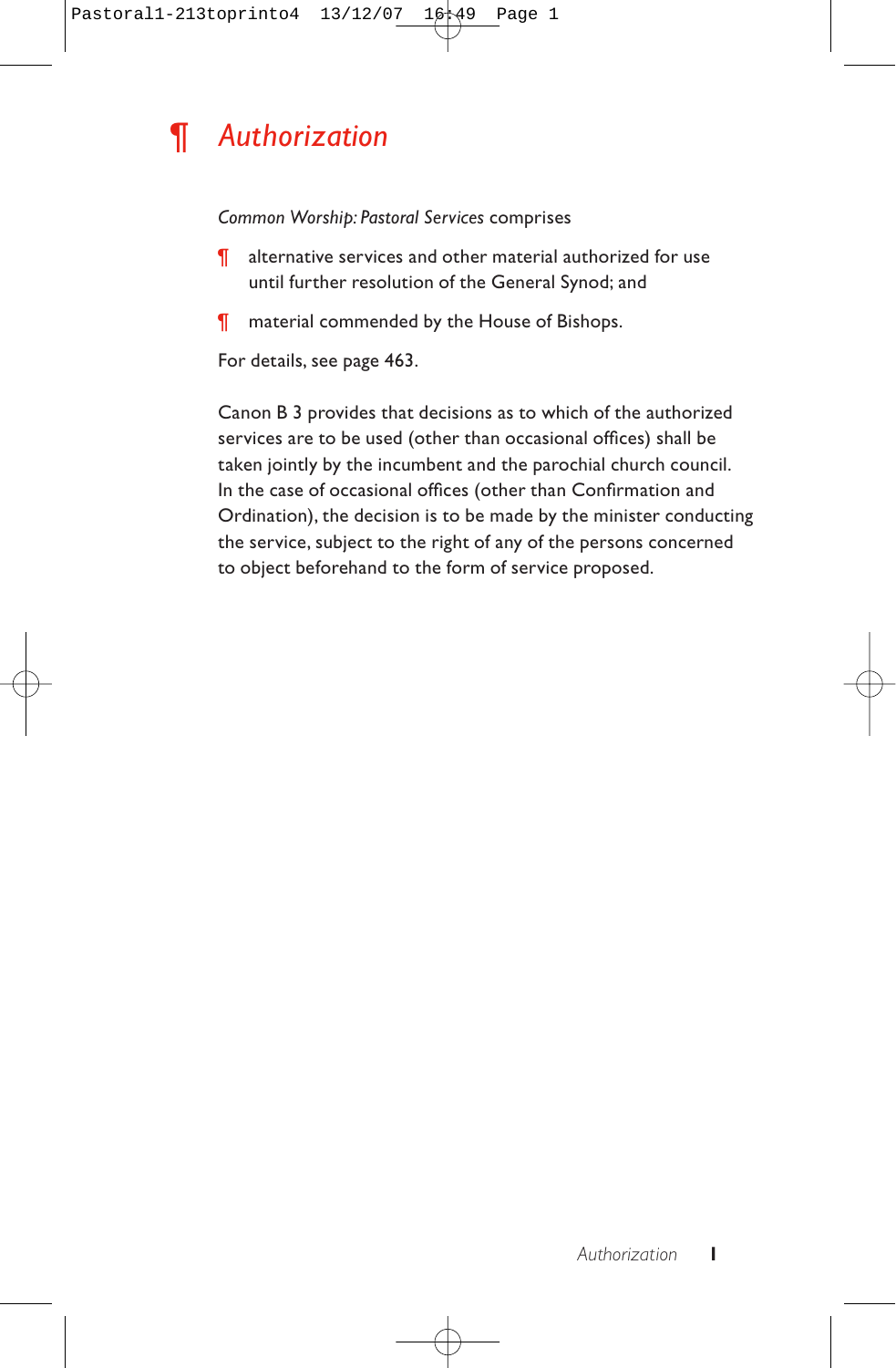# **Introduction**

We are all on a journey through life. One of the presuppositions on which the Church of England's Pastoral Services are based is that we do not travel alone.Where is God in relation to that journey? He is both the starting point and the ending point, the Alpha and the Omega. Not only that but, as the Psalmist says, in all our rushing around between the beginning and the end, he is there too.

Where can I go then from your spirit? Or where can I flee from your presence? If I climb up to heaven, you are there; If I make the grave my bed, you are there also.

*Psalm 139.6,7*

# **An accompanied journey, with questions**

So the journey we take is an accompanied one. God is with us every step of the way. Sometimes the realization of that presence is conveyed to us through the presence of God's people on the journey. As on a medieval pilgrimage, different people on the road have different backgrounds and a variety of family relationships. They engage in different occupations and have varied functions in relation to others on the journey. Not all are travelling at the same speed. Some spend their time specifically helping others along and ministering to them; some imagine their own burdens are too great for them to be able to help others.

The Church is a pilgrim church, a body of people on the move. Even though some people, for example on the funeral and bereavement journey, may feel isolated, what these services do is to put that journey in the context of the Church, the Church which prays, which celebrates, which cares. For the sake of those for whom it cares, the Church and its liturgy need to embody that flexibility to adjust to different pastoral situations which is implied by being a church on the move. They also need to reflect that dependability, consistency and stability which is implied by the long history of the Church's worship, traditions and buildings.We serve God, who is the same yesterday, today and for ever, and who is continually doing new things, drawing his new creation to himself.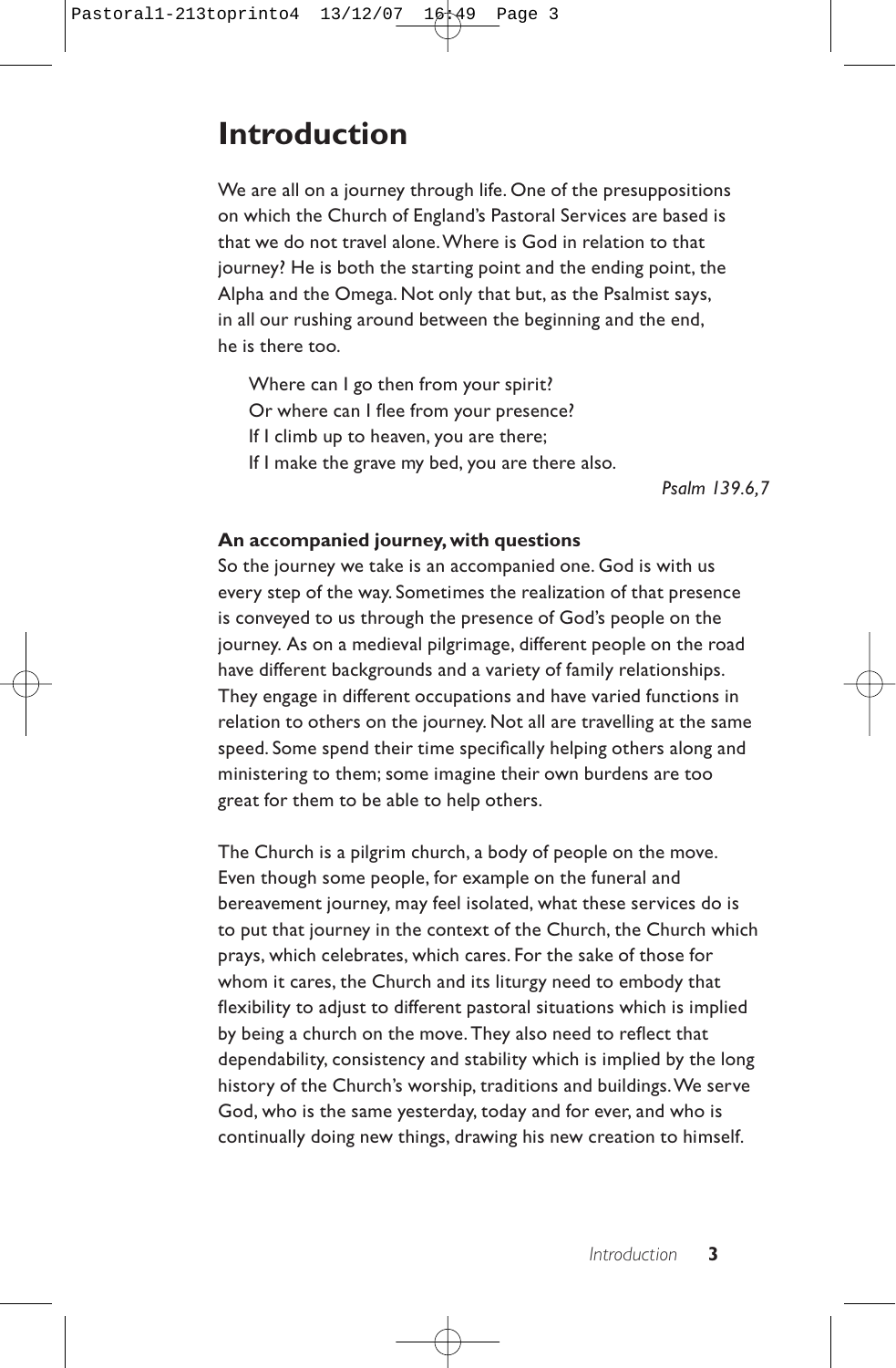# **The order of our journeying**

These services are not in the order some might expect. Thanksgiving for the Gift of a Child could have come first: birth, and welcome into a human family might seem the obvious starting point. But there is a logic in placing Marriage before Thanksgiving for the Gift of a Child. Funeral Services, in all their richness, are placed towards the end.

### **Wholeness and Healing**

Wholeness and Healing services come first because, as the Theological Introduction to that section of the book makes clear, they are as much part of the baptismal liturgy as they are of pastoral services. Salvation, wholeness, healing and peace with God are part of the same family of words, revealing the same essential theological themes as both incarnation and crucifixion: vulnerability and powerlessness, identification and suffering, being put right, made whole and restored as part of a new creation. Both in the Celebration of Wholeness and Healing and in the more personal ministries of the Laying on of Hands and the Distribution of Holy Communion, these Gospel themes are made to relate to the real human condition, with humility and without triumphalism, in a way that brings people face to face with Jesus Christ.

#### **The Marriage Service**

The Marriage Service, unlike Baptism and Funeral Services, is not for everyone, though here again the Church is present on the journey, surrounding the couple with love, providing preparation and promising – for the first time in a Church of England service – support and prayer. But, down the centuries, not much has changed in the Marriage Service, and much of the same structure and feel is retained in the new service. In the Middle Ages there was more dramatic movement in the service, with most of it happening at the church door, and the couple entering church for the Wedding Mass. At the Reformation the wedding proper moved into the body of the church, and the beginning of the second part of the service was marked by the procession to the sanctuary. But the main concerns of the marriage preface (where the reasons for marriage are set out), have changed little since medieval times – Chaucer uses similar material in the Parson's Tale, told on another journey in 1387. Cranmer's 1549 service included 'quietness, sobriety and peace' as the ideal of Christian married life, and later social changes included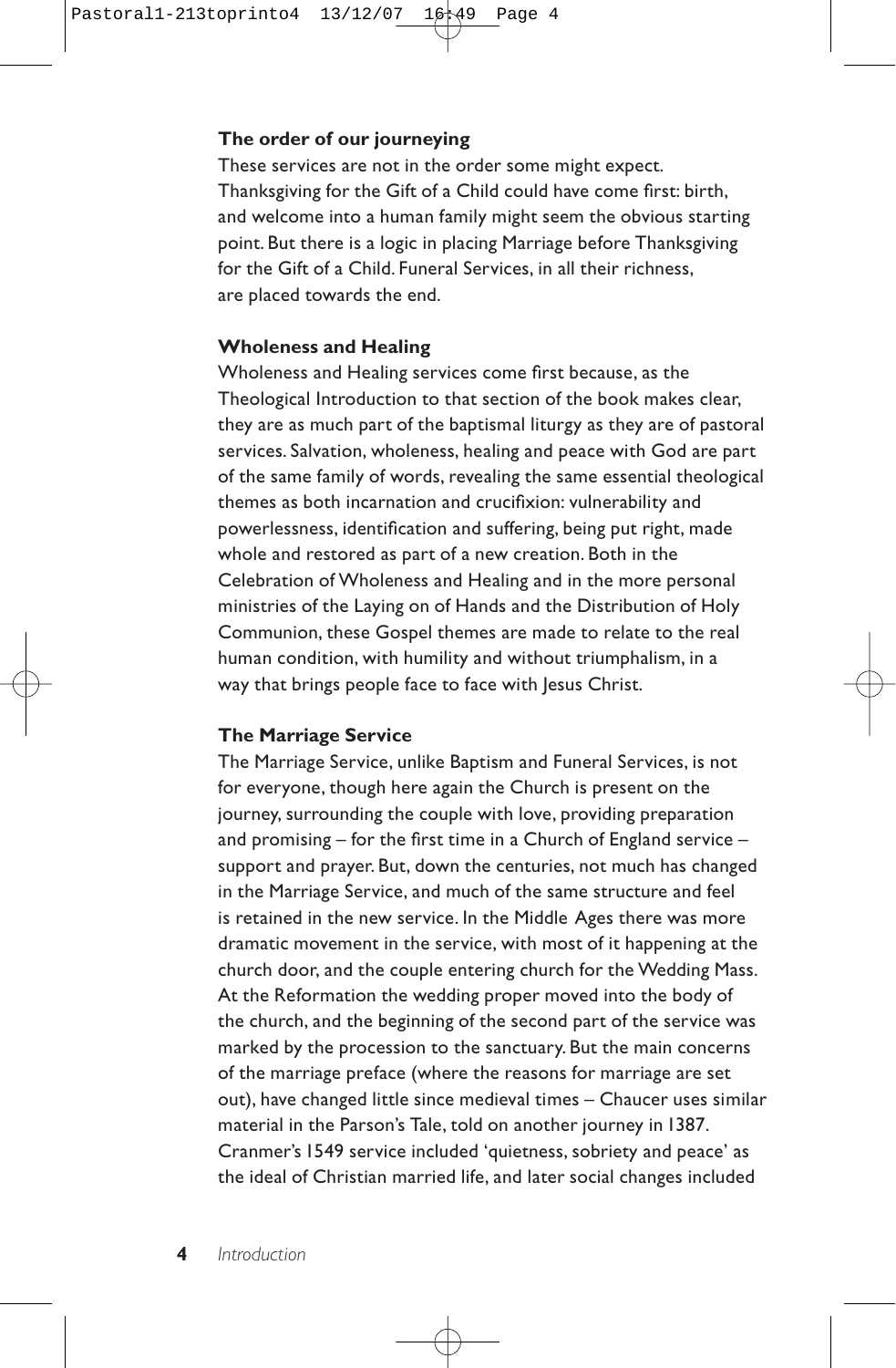those in the 1928 service making 'the causes for which matrimony was ordained' acceptable to a more refined generation, and the omission of the word 'obey' in the bride's promises. The 1928 service is the basis for the Series One Marriage Service (pages 418–429), in which the omission of the word 'obey' is optional.

#### **Thanksgiving for the Gift of a Child**

The short service of Thanksgiving for the Gift of a Child may be used on a wide variety of occasions, both private and public, as part of the journey towards baptism. It is at such key moments in people's lives that they are often prompted to ask serious questions and even to turn to God. Here there is also provision for those who accompany others on the journey, as words are given for supporting friends, standing alongside the parents welcoming a new member of the family.

#### **The Funeral Service**

The Funeral Service is both the end of the human journey in this world and a whole series of journeys in itself. From the eighth century or earlier, the Funeral rite was a continuum, broken by movements from place to place, from home to church, to the place of burial and back to the home. This pattern was severely truncated at the Reformation, but today's pastoral needs suggest a return to it. As grieving is a process marked by different stages, we believe that one helpful contribution the Church can make pastorally is to have a series of services and resources in which some of these different stages can be recognized, spoken of in advance or recapitulated.

So the Funeral Service is part of a longer continuum, though it stands perfectly well on its own if necessary. Following on from ministry to the sick we move into ministry at the time of death, through the possibility of prayers in the house after someone has died, prayers in church or at home before the funeral, through the journey which brings the body to the dead person's spiritual home on earth, the church, for the funeral itself, and then on to some prayers at home after the funeral, a later Memorial Service and the provision for annual memorials. The bereaved will need to be able to say different things to God and to one another at each of these different stages.